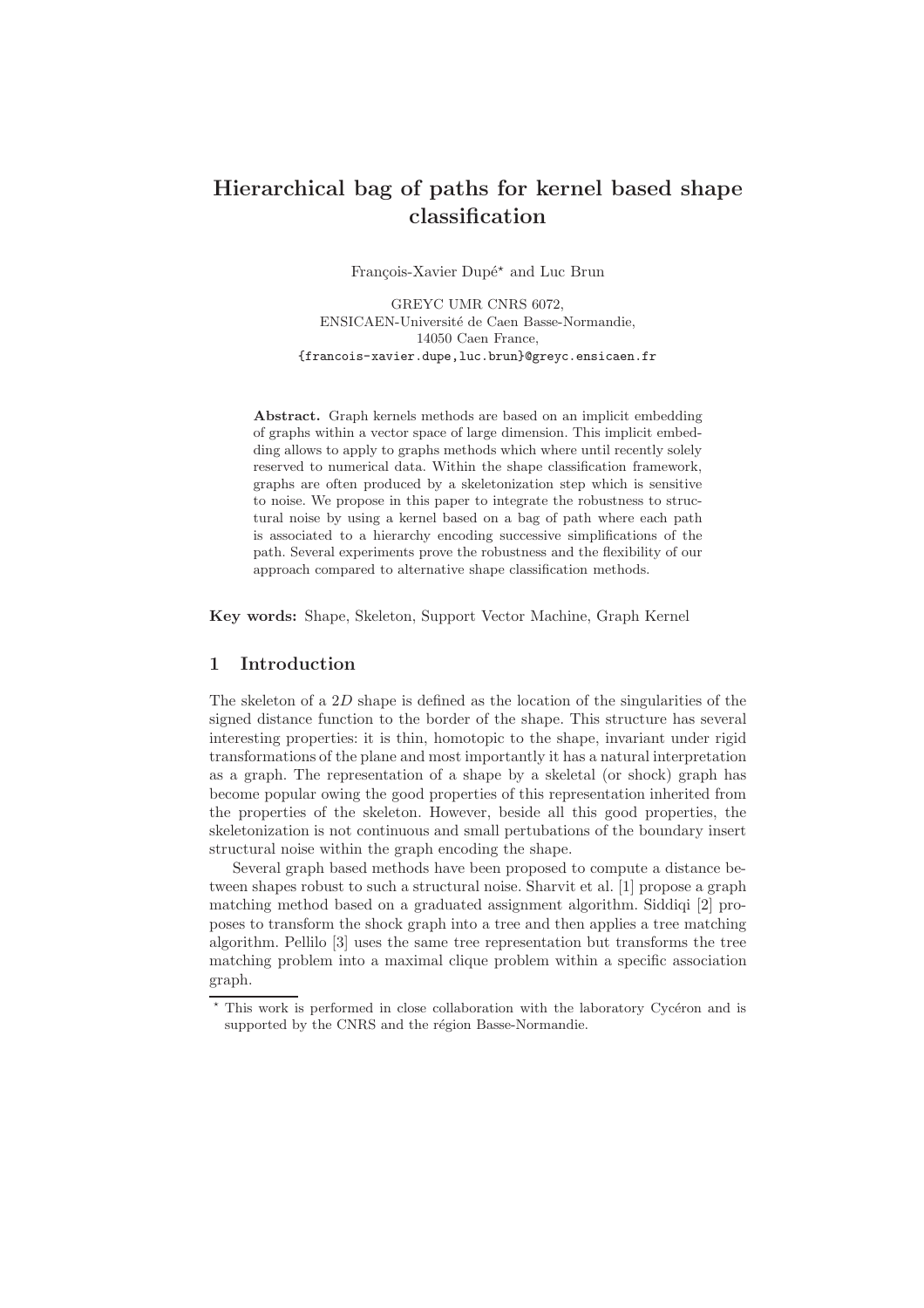All the above graph methods operate directly on the space of graphs which contains almost no mathematical structure. This lack of mathematical structure forbids the use of basic statistical tools such as the mean or the variance. Graph kernels provide an elegant solution to this problem. Using appropriate kernels, graphs can be mapped either explicitly or implicitly into a vector space whose dot product corresponds to the kernel function. All the "natural" operations on a set of graphs which were not defined in the original graph space are now possible into this transformed vector space. In particular, graph kernels may be combined with the kernelised version of robust classification algorithms such as the Support Vector Machine (SVM).

A Graph kernel used within the shape representation framework should take into account the structural noise induced by the skeletonization process. Bunke [4] proposes to combine edit distance and graph kernels by using a set of n prototype graphs  $\{g_1, \ldots, g_n\}$ . Given a graph edit distance  $d(\ldots)$ , Bunke associates to each graph g the vector  $\phi(g) = (d(g, g_1) \dots, d(g, g_n))$ . The kernel  $k(q_1, q_2)$  between the two graphs  $q_1$  and  $q_2$  is then defined as the dot product  $<\phi(q_1), \phi(q_2)>.$ 

Neuhaus  $[5]$  proposes a similar idea by defining for a prototype graph  $g_0$ , the kernel:  $k_{g_0}(g, g') = \frac{1}{2} (d^2(g, g_0) + d^2(g_0, g') - d^2(g, g'))$ , where  $d(., .)$  denotes the graph edit distance. Several graph prototypes may be incorporated by summing or multiplying such kernels. Using both Neuhaus [5] and Bunke [4] kernels two close graphs should have close edit distance to the different graph prototypes. The metric induced by such graph kernels is thus relative both to the weights used to define the edit distance and to the graph prototypes. This explicit use of prototype graphs may appear as artificial in some application. Moreover, the definite positive property of these kernels may not in general be guaranteed for all graph prototypes.

Suard [6] proposes to use the notion of bag of paths of finite length for shape matching. This method associates to each graph all its paths whose length is lower than a given threshold. The basic idea of this approach is that two close shapes should share a large amount of paths. A kernel between these sets should thus reflect this proximity. However, small perturbations may drastically reduce the number of common paths between two shapes(Section 3.2). Moreover, the straightforward definition of a kernel between set of paths does not lead to a definite positive kernel (Section 2.1).

This paper proposes a new definite positive kernel between set of paths which takes into account the structural noise induced by the skeletonization process. We first present in Section 2 the bag of paths approach for shape similarity. Our contributions to this field are then presented in Section 3. The effectiveness of our method is demonstrated through experiments in Section 4.

## 2 Kernels on bag of paths

Let us consider a graph  $G = (V, E)$  where V denotes the set of vertices and  $E \subset V \times V$  the set of edges. As mentioned in Section 1 a bag of paths P of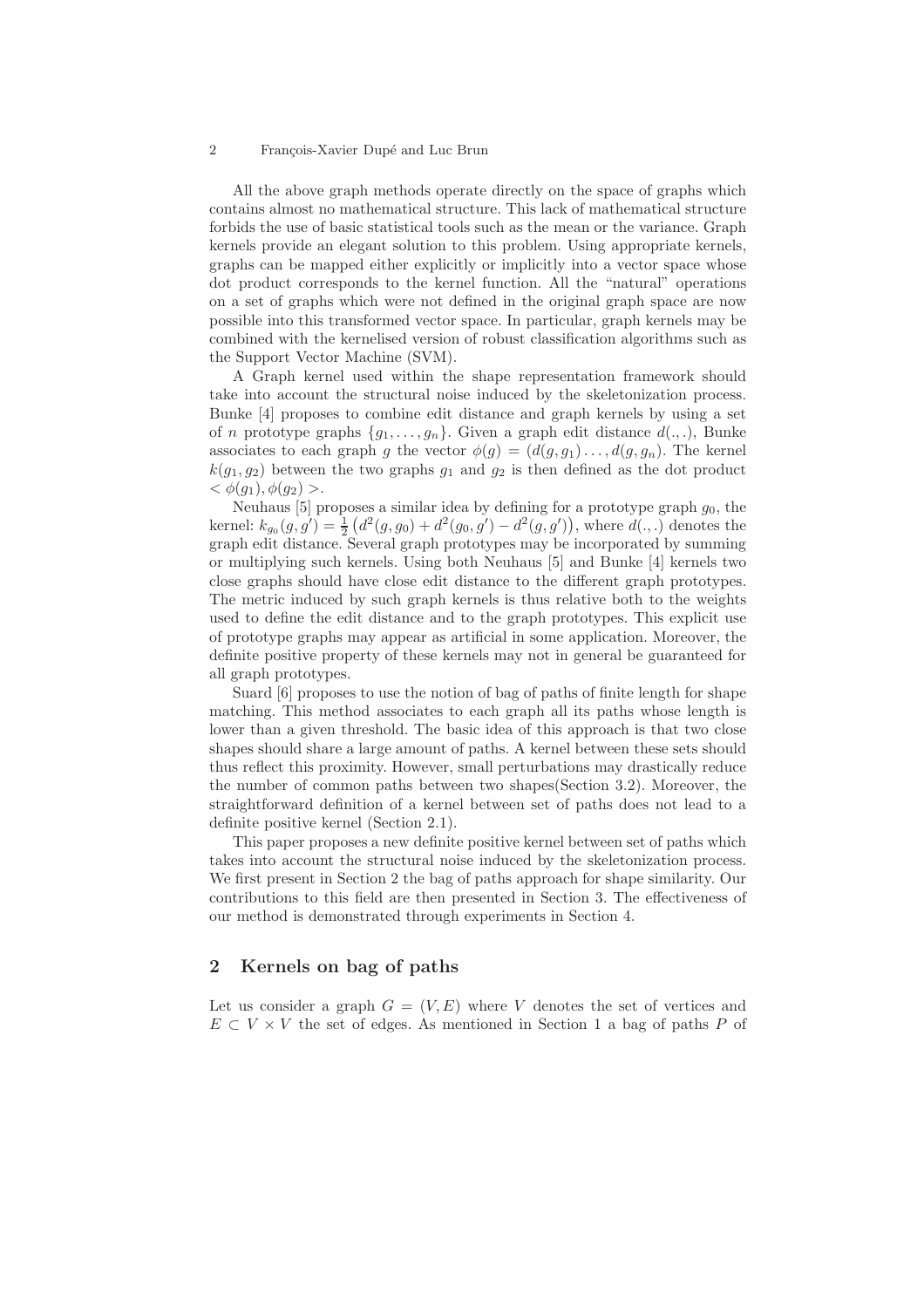length s associated to  $G$  contains all the paths of  $G$  of length lower than s. We denote by |P| the number of paths inside P. Let us denote by  $K_{path}$  a generic kernel between paths. Given two graphs  $G_1$  and  $G_2$  and two paths  $h_1 \in P_1$ and  $h_2 \in P_2$  of respectively  $G_1$  and  $G_2$ ,  $K_{path}(h_1, h_2)$  may be interpreted as a measure of similarity between  $h_1$  and  $h_2$  and thus as a local measure of similarity between these two graphs. The aim of a kernel between bags of paths consits to agregate all these local measures between pairs of paths into a global similarity measure between the two graphs.

### 2.1 The max kernel

This first method, proposed by Suard [6], uses the kernel  $K_{nath}$  as a measure of similarity and computes for each path  $h_1 \in P_1$  the similarity with its closest path in  $P_2(\max_{h_i\in P_2} K_{path}(h_1, h_i))$ . A first global measure of similarity between  $P_1$ and  $P_2$  is then defined as:

$$
\hat{K}_{max}(G_1, G_2) = \hat{K}_{max}(P_1, P_2) = \frac{1}{|P_1|} \sum_{h_i \in P_1} \max_{h_j \in P_2} K_{path}(h_i, h_j). \tag{1}
$$

The function  $\hat{K}_{max}(G_1, G_2)$  is however not symmetric according to  $G_1$  and  $G_2$ . Suard obtains a symmetric function interpreted as a graph kernel by taking the mean of  $\hat{K}_{max}(G_1, G_2)$  and  $\hat{K}_{max}(G_2, G_1)$ :

$$
K_{max}(G_1, G_2) = \frac{1}{2} \left[ \hat{K}_{max}(G_1, G_2) + \hat{K}_{max}(G_2, G_1) \right]. \tag{2}
$$

This kernel is not positive definite in general. However as shown by Haasdonk[7], SVM with indefinite kernels have in some cases a geometrical interpretation as the maximization of distances between convex hulls. Moreover, experiments (section 4, and  $[6]$ )) show that this kernel usually leads to valuable results.

### 2.2 The matching kernel

The non definite positiveness of the kernel  $K_{max}$  is mainly due to the max operator. Suard [6] proposes to replace the kernel  $K_{path}$  by a kernel which decreases abruptly when the two paths are different. The resulting kernel is defined as:

$$
K_{matching}(G_1, G_2) = K_{matching}(P_1, P_2) =
$$
\n
$$
\frac{1}{|P_1|} \frac{1}{|P_2|} \sum_{h_i \in P_1} \sum_{h_j \in P_2} \exp\left(\frac{-d_{path}^2(h_i, h_j)}{2\sigma^2}\right).
$$
\n(3)

where  $d_{path}$  is the distance associated to the kernel  $K_{path}$  and defined by:  $d_{path}^2(h_1, h_2) = K_{path}(h_1, h_1) + K_{path}(h_2, h_2) - 2K_{path}(h_1, h_2).$ 

The resulting function defines a definite positive kernel. This kernel relies on the assumption that using a small value of  $\sigma$ , the couple of paths with the smallest distance will predominate the others in equation 3. This kernel may thus lead to erroneous results if the distance are of the same order of magnitute than  $\sigma$  or if several couples of paths have nearly similar distances.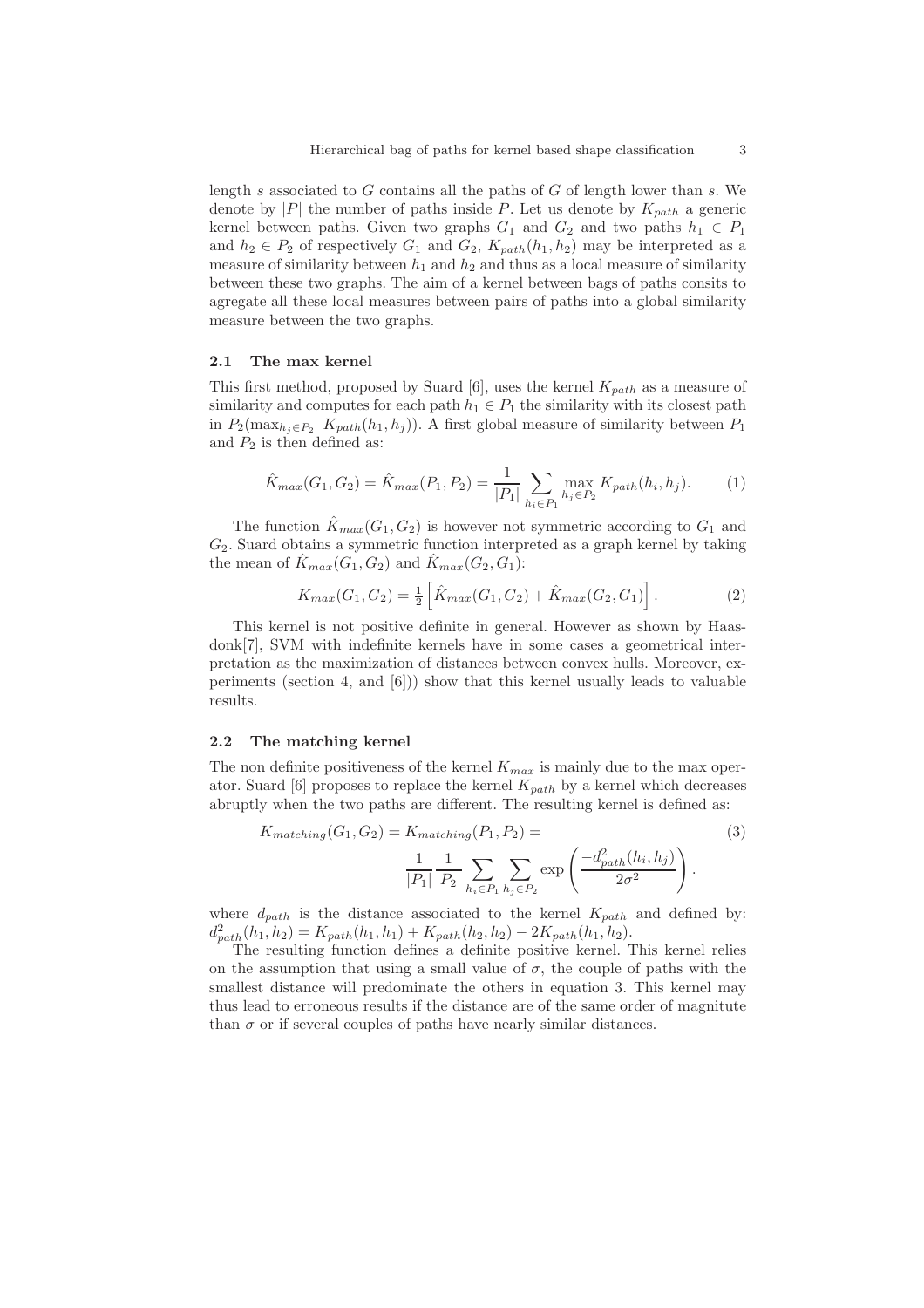

Fig. 1. Embedding of two bags of paths using normalised kernels. The symbols  $(w_1, \rho_1)$ and  $(w_2, \rho_2)$  denote the parameters of the two hyperplanes which are represented by dashed lines.

### 2.3 The change detection kernel

Desobry [8] proposed a general approach for the comparison of two sets which has straightforward applications in the design of a kernel between bags (sets) of paths. Desobry models the two sets as the observation of two sets of random variables in a feature space and proposes to estimate a distance between the two distributions without explicitly building the pdf of the two sets.

The feature space considered by Desobry is based on the normalised kernel  $(K(h, h') = K_{path}(h, h') / \sqrt{(K_{path}(h, h) K_{path}(h', h'))})$ . Using such a kernel we have  $||h||_K^2 = K(h, h) = 1$  for any path. The image in the feature space of our set of paths lies thus on an hypersphere of radius 1 centered at the origin(Fig. 1). Desobry defines a region on this sphere by using a single class  $\nu$ -SVM. This region corresponds to the density support estimate of the unknown pdf of the set of paths [8].

Using Desobry's method, two set of vectors are thus map onto two regions of the unit sphere and the distance between the two regions corresponds to a distance between the two sets. Several kernels based on this mapping have been proposed:

1. Desobry proposed [8] to define the distance between the two spherical arcs as a contrast measure defined by:  $d_{Desobry}^2(P_1, P_2) =$  $\arccos\left(\frac{w_1K_{1,2}w_2}{\|w_1\|\|w_2\|}\right)$ 

 $\frac{\sqrt{\|w_1\|\|w_2\|}}{\arccos\left(\frac{\rho_1}{\|w_1\|}\right)+\arccos\left(\frac{\rho_2}{\|w_2\|}\right)}.$ This distance is connected to the Fisher ratio (see [8, Section IV]). However, the definite positiveness of the Gaussian RBF kernel based on this distance remains to be shown.

2. Suard [6] proposed the following kernel:  $K_{Suard}(G_1, G_2) = K_{Suard}(P_1, P_2) =$  $\rho_1 \rho_2 \sum_{h_i \in P_1} \sum_{h_j \in P_2} \alpha_{1,i} K_{path}(h_i, h_j) \alpha_{2,j}$  with  $w_1 = (\alpha_{1,1}, \ldots, \alpha_{1,|P_1|})$  and  $w_2 = (\alpha_{2,1}, \ldots, \alpha_{2,|P_2|}).$ 

This kernel is definite positive, but does not correspond to any straightforward geometric interpretation.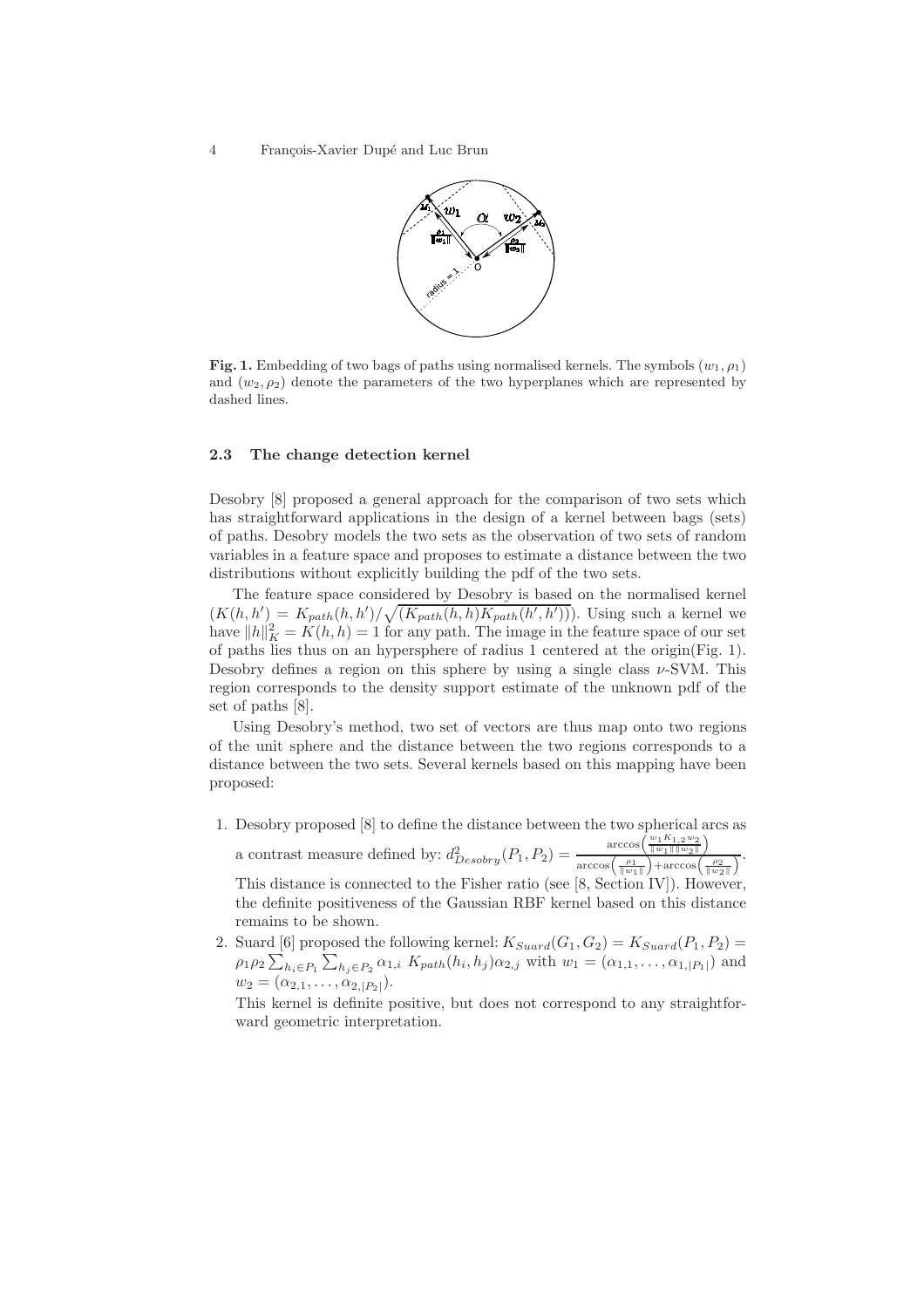#### 2.4 Path Kernel

All the kernels between bags of paths defined in Section 2 are based on a generic kernel  $K_{path}$  between paths. A kernel between two paths  $h_1 = (v_1, \ldots, v_n)$  and  $h' = (v'_1, \ldots, v'_p)$  is classically [9] built by considering each path as a sequence of nodes and a sequence of edges. This kernel denoted  $K_{classic}$  is then defined as 0 if both paths have not the same size and as follows otherwise:

$$
K_{classic}(h, h') = K_v(\varphi(v_1), \varphi(v'_1)) \prod_{i=2}^{|h|} K_e(\psi(e_{v_{i-1}v_i}), \psi(e_{v'_{i-1}v'_i})) K_v(\varphi(v_i), \varphi(v'_i))
$$
\n(4)

where  $\varphi(v)$  and  $\psi(e)$  denote respectively the vectors of features associated to the node v and the edge e. The terms  $K_v$  and  $K_e$  denote two kernels between respectively nodes and edge's features. For the sake of simplicity, we have used Gaussian RBF kernels between the attributes of nodes and edges (Section 4).

# 3 Hierarchichal kernels

Since the main focus of this paper is a new kernel method for shape classification, the construction of skeletal graphs from shapes has been adressed using classical methods. We first build a skeleton using the method proposed by Siddiqi [2]. However the graph we build from the skeleton does not correspond to the shock graph proposed by Siddiqi. Indeed, this graph provides a precise description of the shape but remains sensitive to small perturbations of the boundary. We rather use the construction scheme proposed by Suard [6] and Ruberto [10] which consists to select as node all the pixels of the skeleton which correspond to end points or junctions. These nodes are then connected by edges, each edge being associated to one branch of the skeleton. Given a skeletal graph G we valuate each of its edge by an additive weight measure and we consider the maximal spanning tree  $T$  of  $G$ . The bag of path associated to  $G$  is built on the tree  $T$ . Note that, the skeletonization being homotopic we have  $G = T$  if the 2D shape does not contain any hole.

### 3.1 Bag of Path Kernel

None of the bag of path kernels porposed by Desobry or Suard (Section 2) is both definite positive and provides a clear geometrical interpretation. We thus propose a new kernel based on the following distance:

$$
d_{change}^2(P_1, P_2) = \arccos\left(\frac{w_1 K_{1,2} w_2}{\|w_1\| \|w_2\|}\right). \tag{5}
$$

This distance corresponds to the angle  $\alpha$  between the two mean vectors  $w_1$  and  $w_2$  of each region(Fig. 1). Such an angle may be interpreted as the geodesic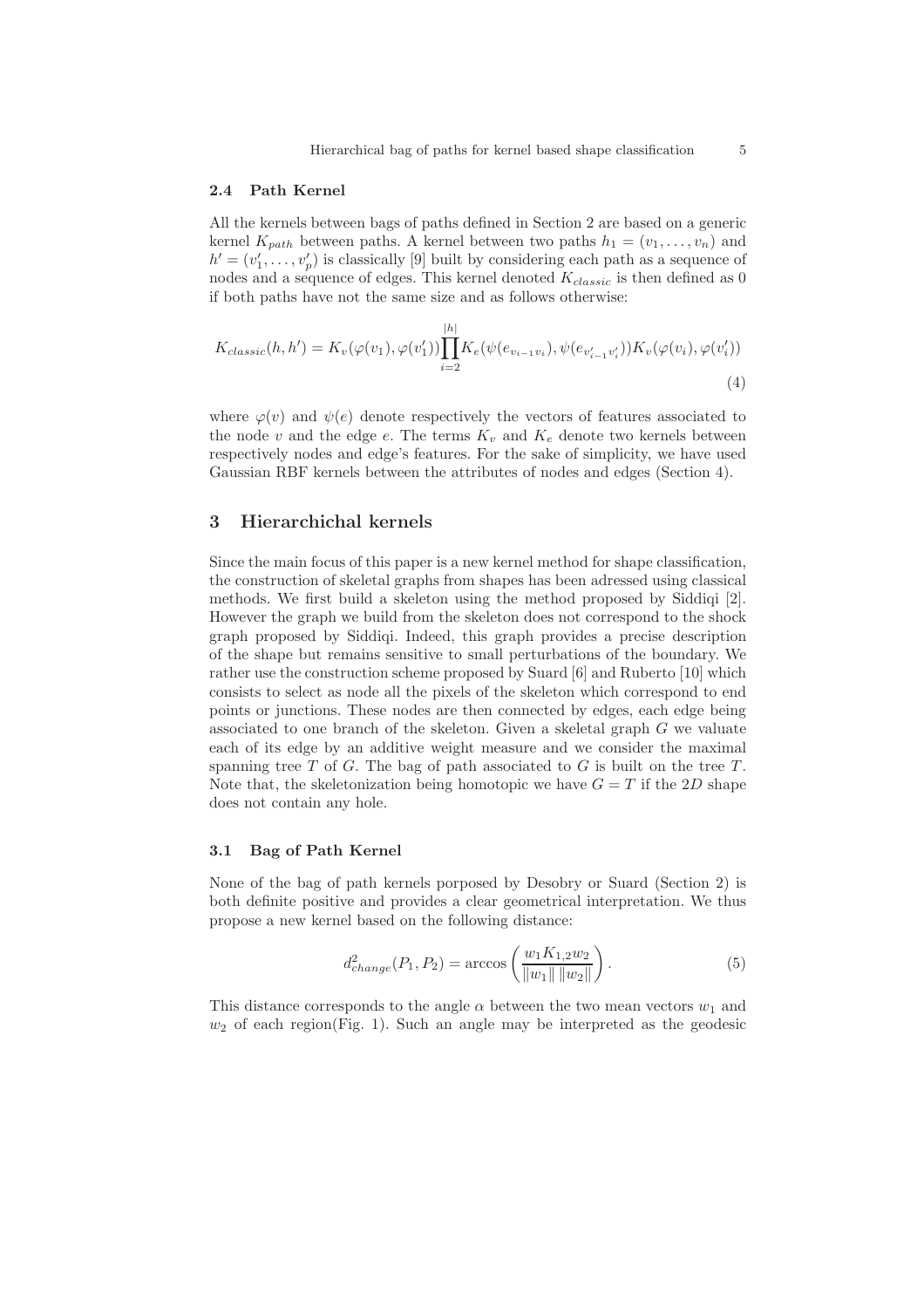

Fig. 2. Influence of small perturbations on the bag of paths.

distance between two points on the sphere and has thus a clear geometrical interpretation. Based on this distance we use the Gaussian RBF kernel:

$$
K_{change}(G_1, G_2) = K_{change}(P_1, P_2) = \exp\left(\frac{-d_{change}^2(P_1, P_2)}{2\sigma^2}\right). \tag{6}
$$

This kernel is definite positive since the normalized scalar product is positive definite and arccos is bijective on [0, 1]. The Gaussian RBF kernel based on this distance is thus definite positive (see [11] for further details).

### 3.2 Hierarchical Kernel between paths

A mentioned in Section 1, the use of kernels between bags of paths within the shape matching framework relies on the assumption that the graphs associated to two similar shapes share a large amount of similar paths. This assumption is partially false since a small amount of structural noise may have important consequences on the set of paths. Let us for example, consider the small deformation of the square (Fig. 2a) represented on Fig. 2(b). This small deformation transforms the central node in Fig.  $2(a)$  into an edge (Fig.  $2(b)$ ). Consequently graphs associated to these two shapes only share two paths of length 2 (the ones which connect the two corners on the left and right sides). In the same way, a small perturbation of the boundary of the shape may add branches to the skeleton(Fig.  $2(c)$ ). Such additional branches i) split existing edges into two sub edges by adding a node and ii) increase the size of the bag of path either by adding new paths or by adding edges within existing paths.

The influence of small perturbations of the shape onto an existing set of paths may thus be modeled by node and edge insertions along these paths. In order to get a path kernel robust against structural noise we associate to each path a sequence of successively reduced paths, thus forming a hierarchy of paths. Our implicit assumption is that, if a path has been elongated by structural noise one of its reduced version should corresponds to the original path.

The reduction of a path is performed either by node removal or edge contraction along the path. Note that, since all vertices have a degree lower than 2 along the path these operations are well defined. In order to select both the type of operation and the node or the edge to respectively remove or contract we have to associate a weight to each node and edge which reflects its importance according to the considered path and the whole graph.

Let us consider a skeletal graph  $G$ , its associated maximal spanning tree  $T$ and a path  $h = (v_1, \ldots, v_n)$  within T. We valuate each operation on h as follows: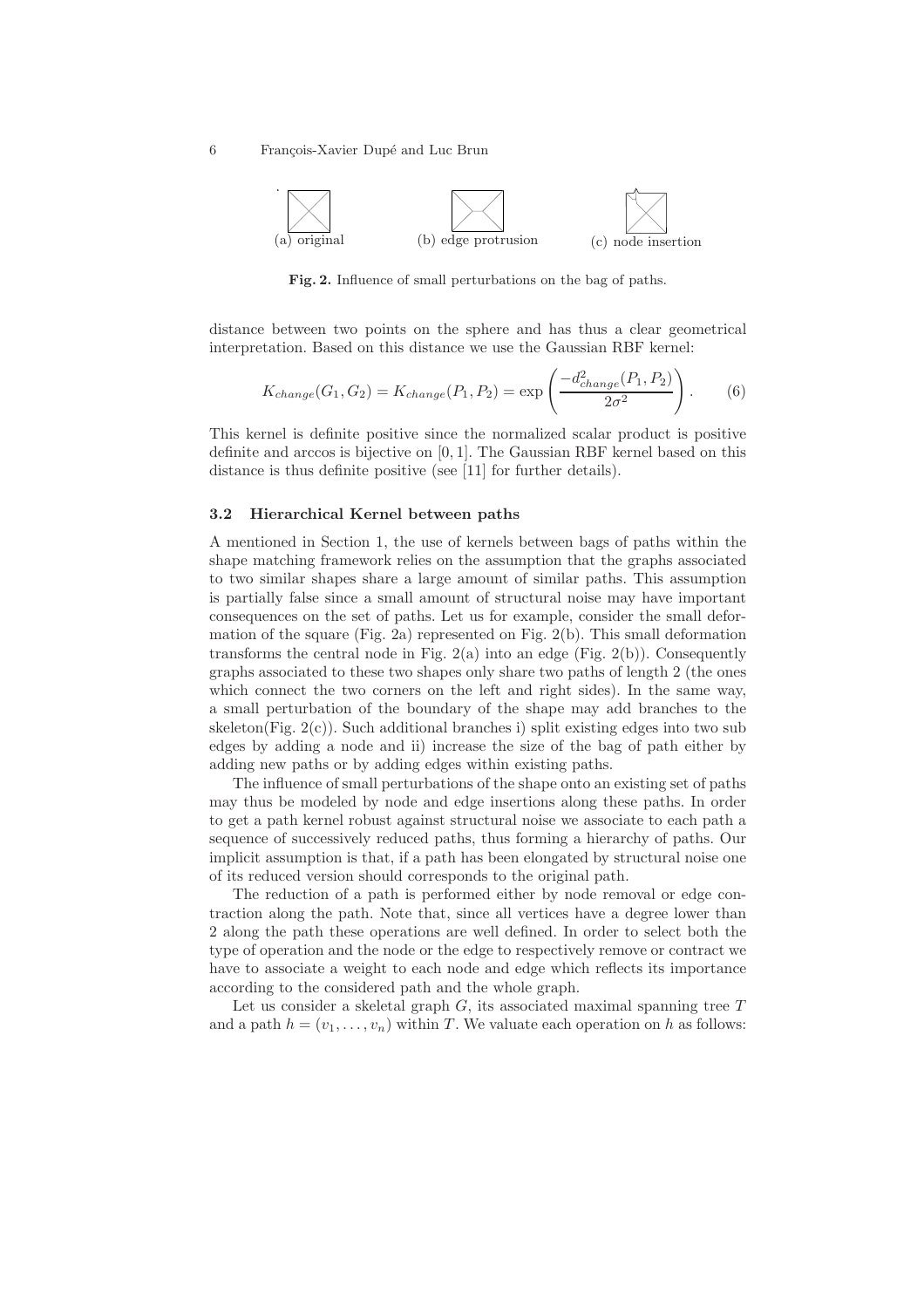Hierarchical bag of paths for kernel based shape classification 7



Fig. 3. Different reductions of a path (in gray) within a skeletal tree.

**Node Removal :** Let us denote by  $v_i, i \in \{2, ..., n-1\}$  the removed node of the path h. The node  $v_i$  has a degree greater than 2 in T by construction. Our basic idea consists to valuate the importance of  $v_i$  by the total weight of the additional branches which justify its existence within the path  $h$ . For each neighbor v of  $v_i$  not equal to  $v_{i-1}$  nor  $v_{i+1}$  we compute the weight  $W(v)$ of the tree rooted on v in  $T - \{e_{v_i v}\}\$ . This tree is unique since T is a tree. The weight of the node  $v_i$  (and the cost of its removal) is then defined as the sum of weight  $W(v)$  for all neighbors v of  $v_i$  (excluding  $v_{i-1}$  and  $v_i$ ).

After the removal of this node the edges  $e_{v_{i-1}v_i}$  and  $e_{v_iv_{i+1}}$  are concatenated into a single edge in the new path  $h'$ . The weight of this new edge is defined as the sum of the weight of the edges  $e_{v_{i-1}v_i}$  and  $e_{v_i v_{i+1}}$ .

For example, the weight of the node 2 in Fig. 3(a) is equal to  $w(e_{2,6})$  +  $w(e_{6,7}) = .1 + .4 = .5$  and the weight of the edge induced by the removal of the node 2 is equal to  $w(e_{1,2}) + w(e_{2,3}) = .5 + .5 = 1.0$  (Fig. 3(b)).

Edge contraction : The cost of an edge contraction is measured by the relevance of the edge which is encoded by its weight. Let us denote by  $e_{v_i v_{i+1}}$ ,  $i < n$  the contracted edge of the path  $h = (v_1, \ldots, v_n)$ . In order to preserve the total weight of the tree after the contraction, the weight of the edge  $e_{v_i v_{i+1}}$  is equally distributed among the edges of T incident to  $v_i$  and  $v_{i+1}$ :

$$
\forall e \in \iota(v_i) \cup \iota(v_{i+1}) - \{e_{v_i v_{i+1}}\} \quad w'(e) = w(e) + \frac{w(e_{v_i v_{i+1}})}{d(v_i) + d(v_{i+1}) - 2}
$$

where  $\iota(v)$  and  $d(v)$  denote respectively the set of edges incident to v and the cardinal of this set (the vertex's degree). The symbol  $w(e)$  denotes the weight of the edge e.

For example, the contraction of the edge  $e_{2,3}$  in Fig. 3(a) corresponds to a cost of  $w(e_{2,3}) = .5$ . The contraction of this edge induces the incrementation of the edge's weights  $w(e_{2,1}), w(e_{2,6}), w(e_{3,4})$  by  $.5/3 \approx .16$ 

Any additive measure encoding the relevance of a branch of the skeleton may be used as a weight. We choose to use the measure defined by Torsello [12] which associates to each branch of the skeleton (an thus to each edge) the length of the boundaries which contributed to the creation of this branch. Such a measure initially defined for each pixel of the skeleton is trivially additive.

Let us denote by  $\kappa$  the function which applies the cheapest operation on a path. The successive applications of the function  $\kappa$  associate to each path h a sequence of reduced paths  $(h, \kappa(h), \ldots, \kappa^D(h))$  where D denotes the maximal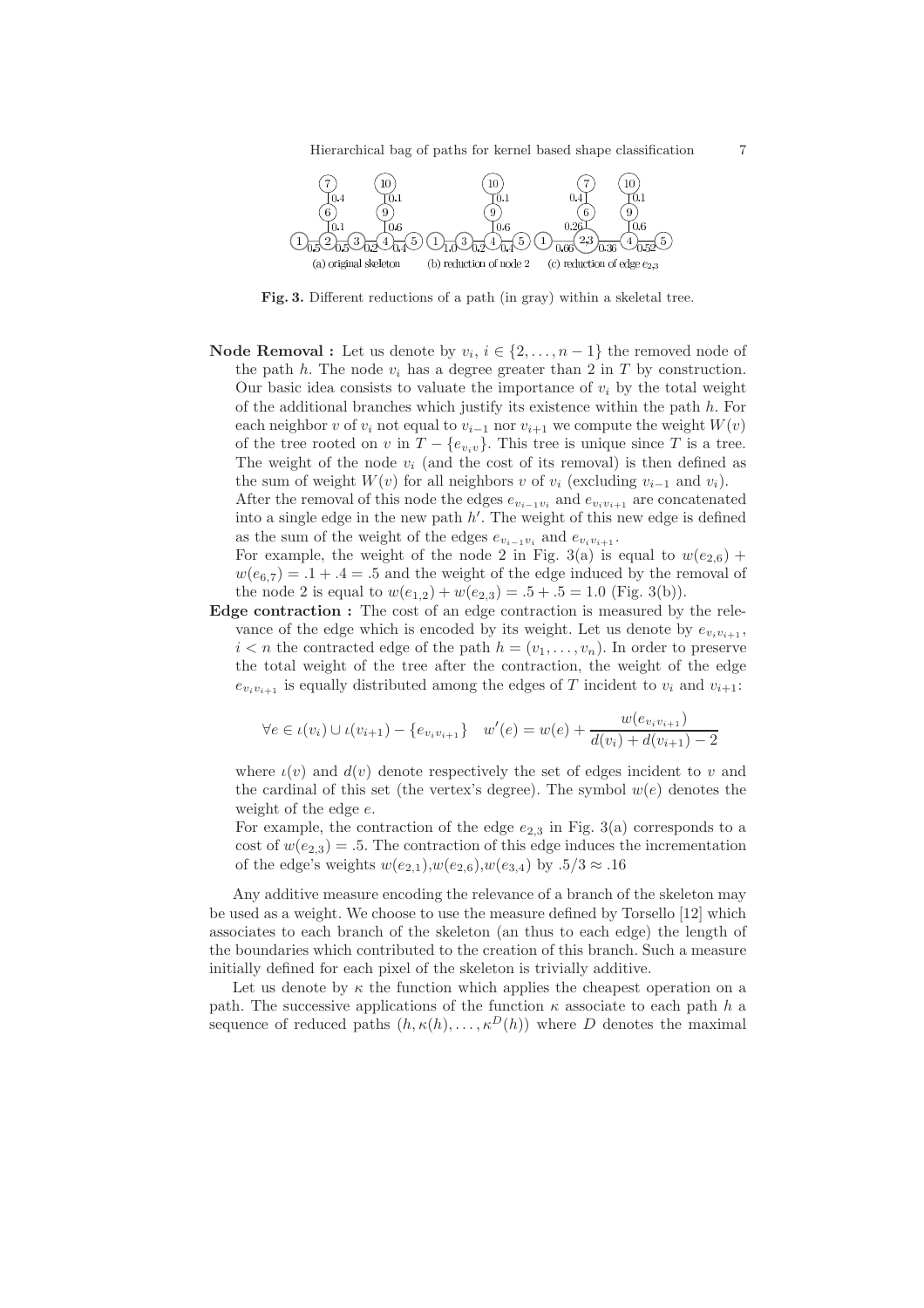number of reductions. Using  $K_{classic}$  for the path comparison, we define the kernel  $K_{edit}$  as the mean value of kernels between reduced paths of equal length. Given two paths h and h', this kernel is thus equal to 0 if  $||h|-|h'|| > D$ . Indeed, in this case the maximal reduction of the longuest path remains longuer than the shortest one. Otherwise,  $||h| - |h'|| \leq D$ , and  $K_{edit}(h, h')$  is defined as:

$$
K_{edit}(h, h') = \frac{1}{D} \sum_{k=0}^{D} \sum_{l=0}^{D} K_{classic}(\kappa^k(h), \kappa^l(h')) \tag{7}
$$

This kernel is proportional (by a factor  $D^2$ ) to a sum of R-convolution kernels [] defined by the relations  $R_p$  such that:  $R_p(v_1, \ldots, v_p, h)$  iff  $\kappa^k(h) = v_1 \ldots v_p$ with  $k = |h| - p \in \{0, \ldots, D\}$ . It is thus definite positive.

Since  $K_{classic}$  is equal to 0 for paths of different lengths,  $K_{edit}$  is indeed equal to a sum of kernels between reduced paths of equal length. For example, given two paths h and h' whose respective length is equal to 4 and 3 we have for  $D = 2$ :

$$
K_{edit}(h, h') = \frac{1}{2} \left[ K_{classic}(\kappa(h), h') + K_{classic}(\kappa^2(h), \kappa(h')) \right]
$$

# 4 Experiments

We used the following features for our experiments: Each node is weighted by its distance to the gravity center of the shape and each edge is assocated to a vector of two features: The first feature corresponds to the edge's weight (section 3.2). The second feature is the angle between the straight line passing thought the two nodes of the edge and the principal axis of the shape. These experiments are based on the LEMS [13] database which consists of 99 objects divided into 9 classes.

We defined three kernels for these experiments: The two kernels  $K_{max,classic}$ and  $K_{matching, classic}$  respectively based on a conjoint use of the kernels  $K_{max}$ (equation 2) and  $K_{matching}$  (equation 3) with the kernel  $K_{classic}$  (equation 4). These two kernels which have been introduced by Suard [6] are compared with our kernel  $K_{new}$  which combines the kernel  $K_{change}$  (equation 6) with the kernel  $K_{edit}$  (equation 7). Note that  $K_{edit}$  is itself based on  $K_{classic}$ . The kernel  $K_{classic}$  is defined by the two parameters  $\sigma_{edge}$  and  $\sigma_{vertex}$  respectively used by the Gaussian RBF kernels on edges and vertex. The kernel  $K_{max}$  does not require additional parameters while  $K_{matching}$  requires the additional parameter  $\sigma_{matching}$  used by the RBF kernel in equation 3. The kernel  $K_{edit}$  requires two additional parameters: the maximal number of edition  $(D)$  and the parameter  $\sigma_{change}$  used in the Gaussian RBF kernel (equation 6). The value of D as been set to 1 in these experiments since the shapes are only slightly deformed.

Our first experiment compares the distances induced by each kernel independently of any classification scheme. The distance associated to a kernel  $k$  is defined as:  $d^2(x, x') = k(x, x) + k(x', x') - 2k(x, x')$ . The number of good matches of each shape of the database is equal to the maximal integer  $k$  such that the  $k$ nearest neighbors of the shape all belong to the same class than the input shape.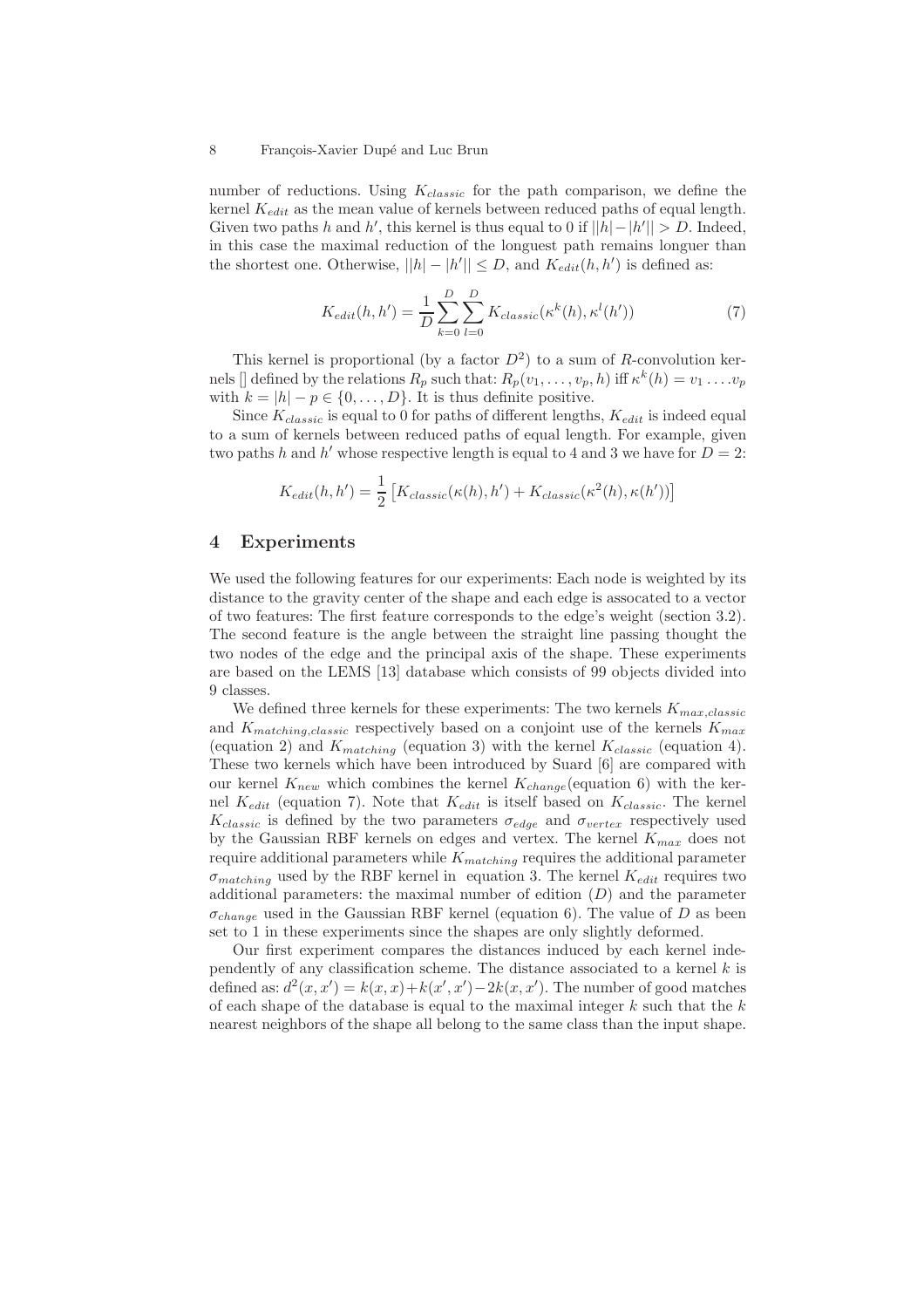

Fig. 4. Five representative shapes of the classes hands, tools and dudes of the EES database (a), and (b) the 10 closest shapes from an hand using the distances induced by the kernels  $K_{max, classic}(1)$ ,  $K_{matching, classic}(2)$  and  $K_{new}(3)$ .

The 10 nearest neighbors of a hand sorted in an ascending order are represented in Fig. 4(b). The number of good matches of lines 1,2 and 3 is respectively equal to 5,5 and 6, the greater number of good match being obtained for the kernel  $K_{new}$ . Tab. 1(a) represents the mean number of good matches within the classes hands, tools and dudes (Fig.  $4(a)$ ) for the distances induced by our three kernels. The kernel  $K_{max,classic}$  provides stable results but is sensitive to slight perturbations of the shapes as the ones of the class dudes and cannot handle the severe modifications of the hands. The kernel  $K_{matching, classic}$  leads to roughly similar results on classes dudes and hands. The inaccurate results obtained by this kernel on the class tools may be explained by the non predominance of the contribution of the most similar paths on this kind of shape (Section 2.2). The kernel  $K_{new}$  always provides the best results with a good robustness to perturbation on dudes and hands.

Our second experiment evaluate the performance of each kernel within a classification framework. To this end, we have trained a one class  $\nu$ -SVM on half of the shapes of each class hands, dudes and tools and we have run the prediction on all the shapes of the database. The shapes used to train the ν-SVM were chosen randomly. The margin parameter  $\nu$  has been tuned in order to obtain 0 false positive with a maximal number of true positive. The final number of true positive is shown in Tab. 1(b) for each class and each kernel. These results confirm the observations made during the first experiment. The kernel  $K_{max,classic}$  is stable and separate nicely the data. The kernel  $K_{matching, classic}$ provides false positive shapes for all the values of  $\nu$ . Its score is consequently set to 0. As in the previous experiment, the kernel  $K_{new}$  provides the best results for each class. This confirms the robustness of this kernel.

|                                 |      |      | Hands Tools Dudes |                         | Hands Tools Dudes                 |  |    |  |
|---------------------------------|------|------|-------------------|-------------------------|-----------------------------------|--|----|--|
| $K_{max, classic}$              | 4.36 | 7.27 | 8.09              | $\Lambda_{max.classic}$ |                                   |  | 10 |  |
| $K_{matching, classic}$         | 4    | . 54 | 9.09              | $K_{matching, classic}$ |                                   |  | 10 |  |
| $K_{new}$                       | 5.45 |      | 0.82              | $I\Lambda$ new          |                                   |  |    |  |
| (a) Mean number of good matches |      |      |                   |                         | (b) One class SVM classification. |  |    |  |

Table 1. Kernels evaluation based on Distance (a) and classification(b) criteria.